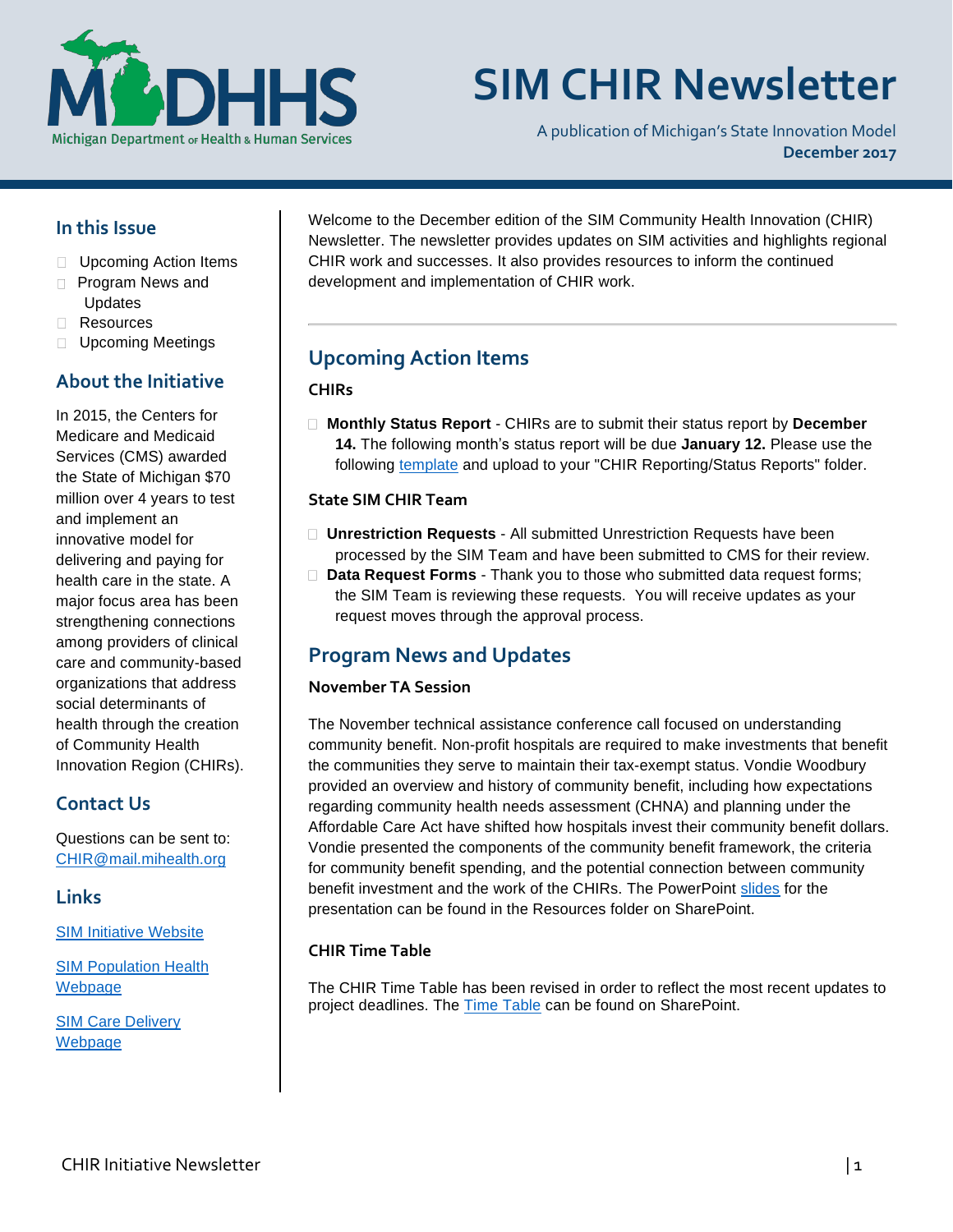#### **State of Michigan Holiday Office Closings**

The State of Michigan Offices will be closed on the following days:

- December  $24^{\text{th}} 25^{\text{th}}$
- December 31<sup>st</sup> January 1<sup>st</sup>

#### **MiCHIR Learning Community**

The ABLe Change Team at Michigan State University has been hard at work developing an online collaboration site for use by key CHIR stakeholders. The first phase of this site can now be accessed and used for information sharing and collaboration within and between CHIR's. To access this site, please reach out to the SIM Team via the CHIR mailbox with a list of identified users. When submitting user information, please provide the individual's name, email address, and the organization to which they are affiliated.

#### **PCMH Regional Dashboards**

The Michigan Data Collaborative (MDC) generates quarterly quality and utilization measures dashboards for the SIM PCMH initiative. SIM program staff are working with MDC to develop region level dashboards of PCMH quality and utilization measures and plan to make them available the first quarter of 2018. The visualizations will help CHIRs understand performance of their SIM PCMH participating practices (aggregated for the region) and highlight collaboration opportunities on areas that need improvement. Additional information regarding dashboard content and access will be provided in early 2018.

# **Bright Spots**

#### **Advancing Equity through Health Impact Assessments: A Planning & Evaluation Framework**

A Health Impact Assessment (HIA) is a systematic process that compiles information from multiple data sources to identify the potential risks and benefits of a proposed policy, plan or program on the health of a population. This process brings together a variety of stakeholders, highlights potential health benefits for the community, and considers mitigating strategies to address negative consequences.

The Society of Practitioners of Health Impact Assessment created a Planning and Evaluation Framework for Equity in Health Impact Assessment (HIA) practice. The framework has four equity-related components:

- 1. Ensuring the HIA process and products focus on equity.
- 2. Ensuring the HIA process builds the capacity of communities facing health inequities to engage in future HIAs and in decision-making more generally.
- 3. Using the HIA process to shift power to the benefit of communities facing inequities.
- 4. Using the HIA to reduce health inequities and inequities in the social and environmental determinants of health.

HIA practitioners are encouraged to advance this [conceptual](http://www.humanimpact.org/wp-content/uploads/SOPHIA_EquityMetricsV2_2016.11.pdf) framework by using the HIA Equity Planning tool and the HIA Equity Evaluation Tool. The report is also available at [michirlearning.org.](michirlearning.org)

#### **Promoting Equity through the Practice of Health Impact Assessment**

PolicyLink shared a report on Promoting Equity through the Practice of Health Impact Assessments. The report provided an overview on the importance of Health Impact Assessment. The tool is useful for understanding the health implications for communities of proposed policies, plans, or projects. This report highlighted two key points: